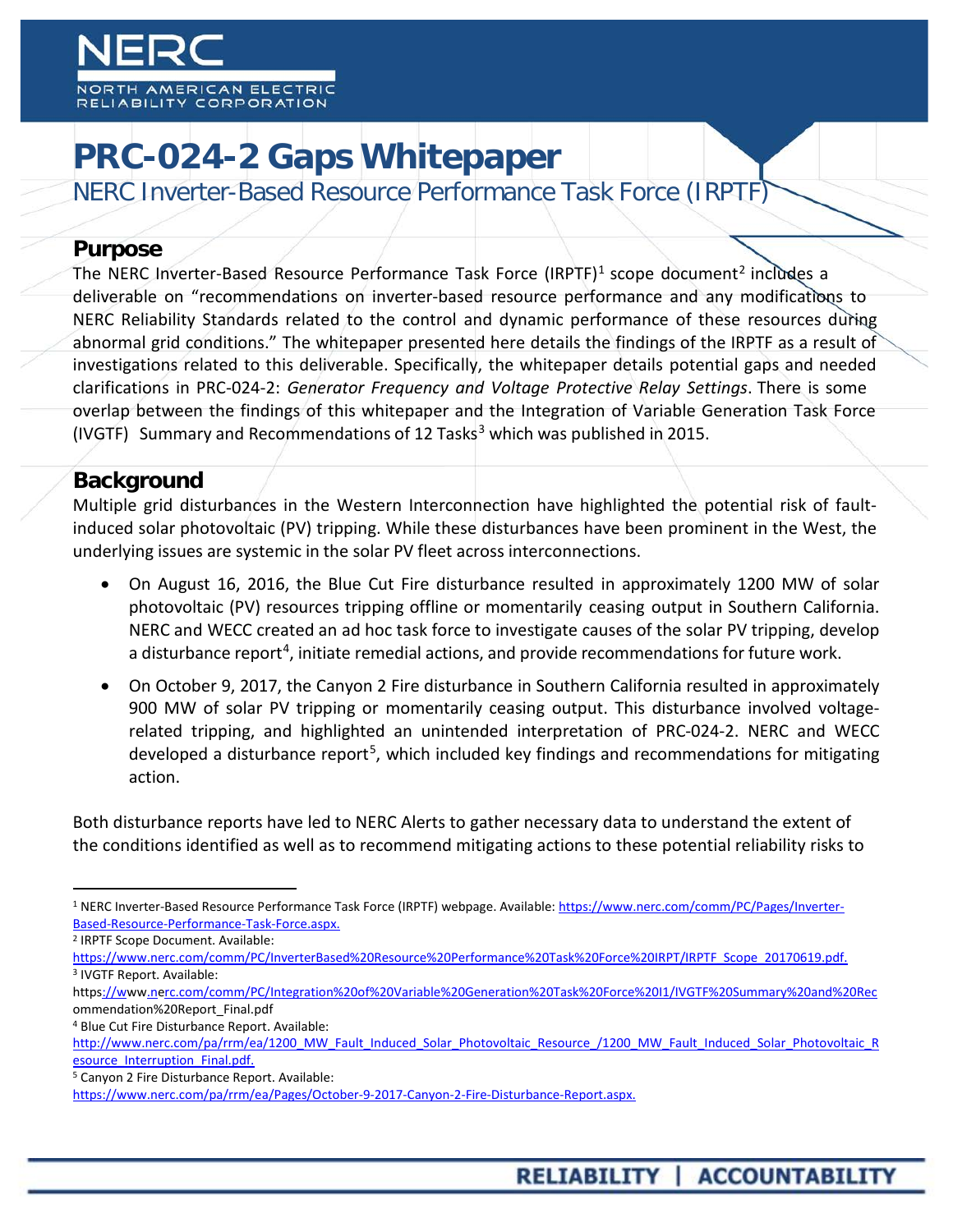the Bulk Electric System (BES). Following completion of the Blue Cut Fire disturbance analysis, NERC formed the NERC IRPTF to continue focusing on inverter-based resource performance during steady-state

# **PRC-024-2 Issues**

FERC approved the NERC Reliability Standard PRC-024-2: *Generator Frequency and Voltage Protective Relay Settings* in May 2015 and the standard went into effect on July 1, 2016. The original version of the standard, PRC-024-1, was approved by FERC in 2014. The purpose of PRC-024-2 is to "ensure Generator Owners set their generator protective relays such that generating units remain connected during defined frequency and voltage excursions."6[6](#page-1-0) The primary purpose of the revision was not to ensure the protection of generation resources, but rather to aid BES stability without jeopardizing the generation resources. Hence, the standard includes requirements that generator protective relays be set such that they do not trip the applicable generating unit(s) when operating within specified frequency and voltage "no trip zones".

Event analysis for both the Blue Cut Fire and Canyon 2 Fire disturbances revealed that misinterpretation of the requirements of PRC-024-2 led to the intentional and unnecessary tripping of solar PV resources during these events. In addition to identifying the need to provide clarity around the requirements in PRC-024-2, the IRPTF also found errors within the standard. Based on these findings, the IRPTF has concluded that the following issues in PRC-024- 2 should be addressed:

- The region outside the "No-Trip" zone of the PRC-024-2 ride-through curves should be clearly marked as a "May-Trip" zone so it is not incorrectly interpreted as a "Must-Trip" zone. The preferred behavior is for the generators to ride-through disturbances to the greatest extent possible.
- There is inconsistency between the Curve Data Point tables and the Off Nominal Frequency Capability Curves as the table identifies "instantaneous" trip points while the time axis of the curve starts at 100 ms.
- There is confusion in point #5 of the Curve Details section of the Voltage Ride-Through Curve Clarifications regarding crest and RMS voltage relationship.
- There is confusion regarding the inclusion of the four second cumulative timer functionality, as well as when the timer starts, stops, and resets.
- There is confusion regarding footnote 1 and the applicability of inverter control systems to the standard.

#### **"Must-Trip" versus "May-Trip" Interpretation**

PRC-024-2 specifies a "No-Trip" area for voltage and frequency excursions, as measured at the point of interconnection to the BES. According to the Blue Cut Fire Disturbance Analysis Report solar development owners and inverter manufacturers have misinterpreted the area outside of the "No-Trip" curve as a

<span id="page-1-0"></span> <sup>6</sup> NERC Reliability Standard PRC-024-2 – Generator Frequency and Voltage Protective Relay Settings. Available: https://www.nerc.com/\_layouts/15/PrintStandard.aspx?standardnumber=PRC-024-

[<sup>2&</sup>amp;title=Generator%20Frequency%20and%20Voltage%20Protective%20Relay%20Settings&jurisdiction=United States.](https://www.nerc.com/_layouts/15/PrintStandard.aspx?standardnumber=PRC-024-2&title=Generator%20Frequency%20and%20Voltage%20Protective%20Relay%20Settings&jurisdiction=United%20States)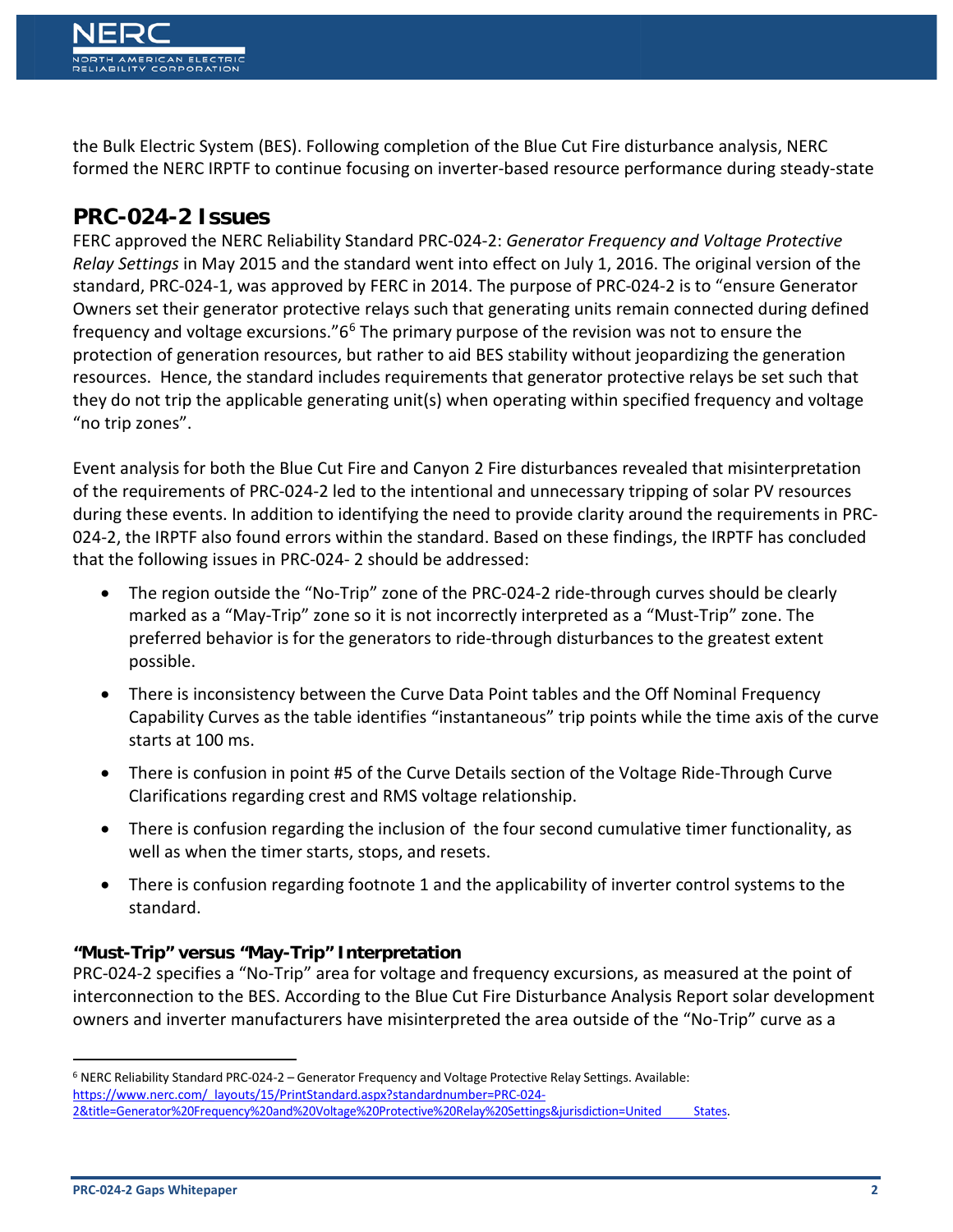

"Must-Trip" requirement. This is possibly due to the use of the term "instantaneous trip" in the tables following the voltage and frequency ride-through curves.



**Figure 1: PRC-024-2 Frequency Ride-Through Curve**



**Figure 2: PRC-024-2 Voltage Ride-Through Curve**

PRC-024-2 footnote 1 clarifies that Generator Owners are not required to have frequency or voltage protective relays. However, most inverter control systems have built-in protective controls for which the Generator Owners must provide settings. The Canyon 2 Fire Disturbance Report<sup>[7](#page-2-0)</sup> found that all of the owners and manufacturers of the affected inverters had used the PRC-024-2 voltage ride-through curve to set the voltage protective settings. Several of the data request responses indicated that the "May- Trip" zone was being interpreted as a "Must-Trip" zone. Hence, despite the recognition in the Blue Cut Fire Disturbance Analysis Report of this misinterpretation, the industry was still setting the voltage protective settings according to the standard ride-through curve rather than on actual equipment voltage limitations, approximately 14 months after the Blue Cut Fire Event. Further, these set points were incorrectly applied at the inverter terminals, which are subject to wider voltage excursions than at the

<span id="page-2-0"></span>7 Canyon 2 Fire Disturbance Report. Available:

[https://www.nerc.com/pa/rrm/ea/Pages/October-9-2017-Canyon-2-Fire-Disturbance-Report.aspx.](https://www.nerc.com/pa/rrm/ea/Pages/October-9-2017-Canyon-2-Fire-Disturbance-Report.aspx)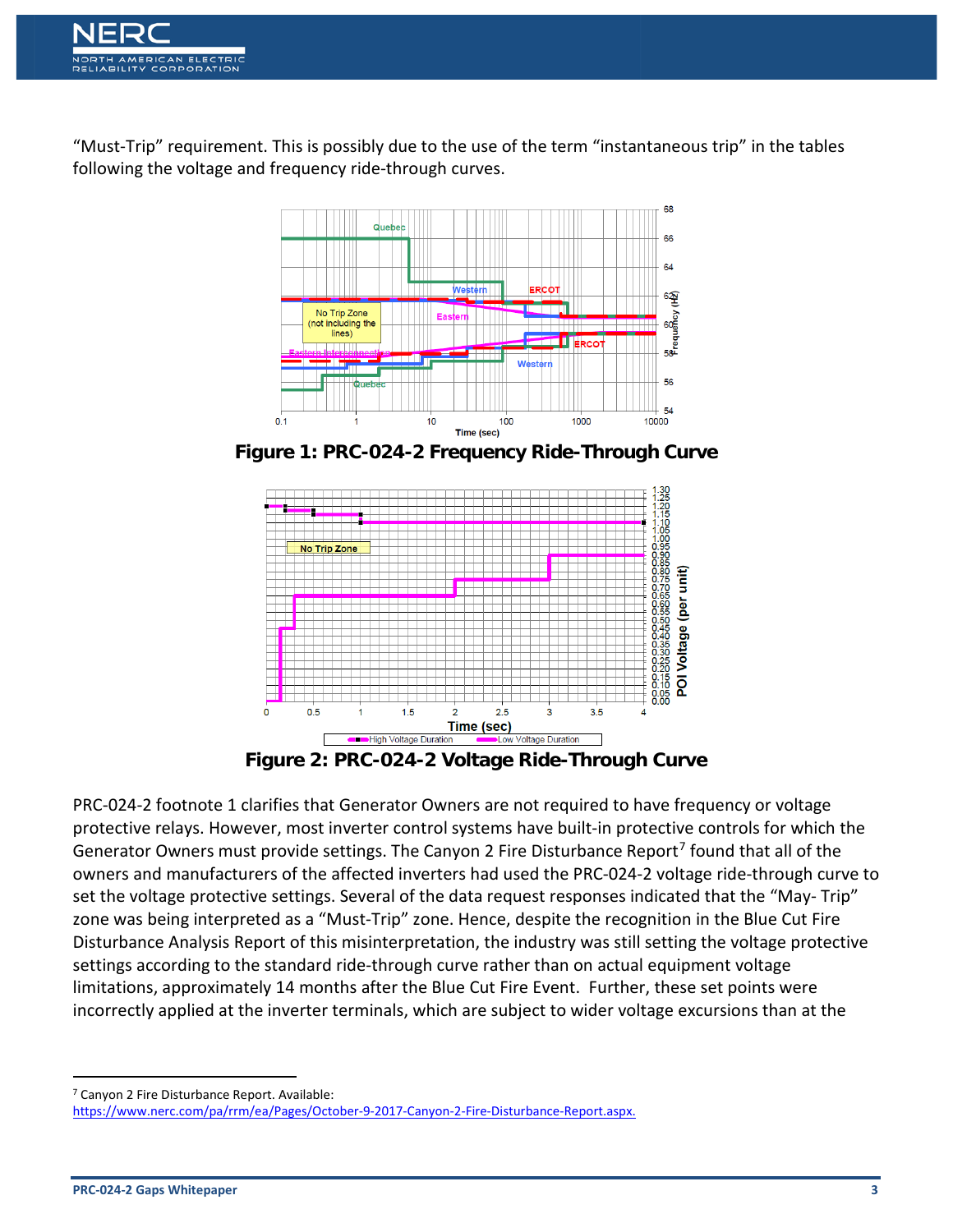point of interconnection during transmission system disturbances due to voltage drop or rise across the collection system during the disturbance.

However, the intent of the PRC-024-2 voltage ride-through requirement is to define the minimum and maximum voltage conditions where generating resources may trip from protective relaying for voltage excursions. The region outside the "No-Trip" zone should be interpreted as a "May-Trip" zone and not a "Must-Trip" zone. Inverter settings should be determined based on equipment limitations and should be set to ride-through to the greatest extent possible. This helps support bulk power system (BPS) reliability during and following grid events such as faults.

Similarly, frequency trip settings for generation resources should be set as wide as possible while still ensuring equipment protection and personnel safety to support BPS reliability. This aligns with the intent of PRC- 024-2. One possible solution could be to change the requirement such that relay settings be set based on equipment limitations but no narrower than the "No-Trip" zones.

#### Inconsistency between Ride-Through Curves and Tables

PRC-024-2 Attachments 1 and 2 include graphics showing the off-nominal frequency capability curve and the voltage ride-through curve, respectively, with curve data point tables describing the curves in tabular form. The curves and tables define the frequency and voltage protective relay setting minimum performance requirements. Each table contains a value for which a generation resource is allowed to instantaneously trip, essentially describing at what frequency or voltage a generator is no longer required to stay connected to the system.

The task force that analyzed the Blue Cut Fire event found that, "[a] significant amount of solar PV resources disconnected due to a perceived system frequency below 57 Hz. This perceived frequency was due to the Phase Locked Loop logic indicating a near instantaneous frequency during the transient/distorted waveform period as less than 57 Hz. The solar development owner and inverter manufacturer interpreted outside of the PRC-024-2 no- trip curve area as a must-trip area. The frequency table in PRC-024-2 for the Western Interconnection indicates instantaneous trip for frequency equal to or less than 57 Hz. Therefore, the inverters were set to trip instantaneously upon seeing a frequency of 57 Hz."

However, in generation resource control systems, frequency is calculated over a window of time. Instantaneously derived frequency should not be used for protection. Frequency calculation methods use various types of time windows and filtering methods in order to accurately calculate grid frequency. Typically, these methods use a sliding window with a window width on the order of 100 ms (6 cycles). Thus, a delay would occur even if the protective relay algorithm had no intentional time delay. This measurement interval should be reflected in the standard.

Further, the Off Nominal Frequency Capability Curve of PRC-024-2 is a logarithmic graph that starts at time t=0.1 seconds. Thus, the Curve Data Point table "Instantaneous trip" value is inconsistent with the graphic.

#### Voltage Ride-Through Curve Clarification Error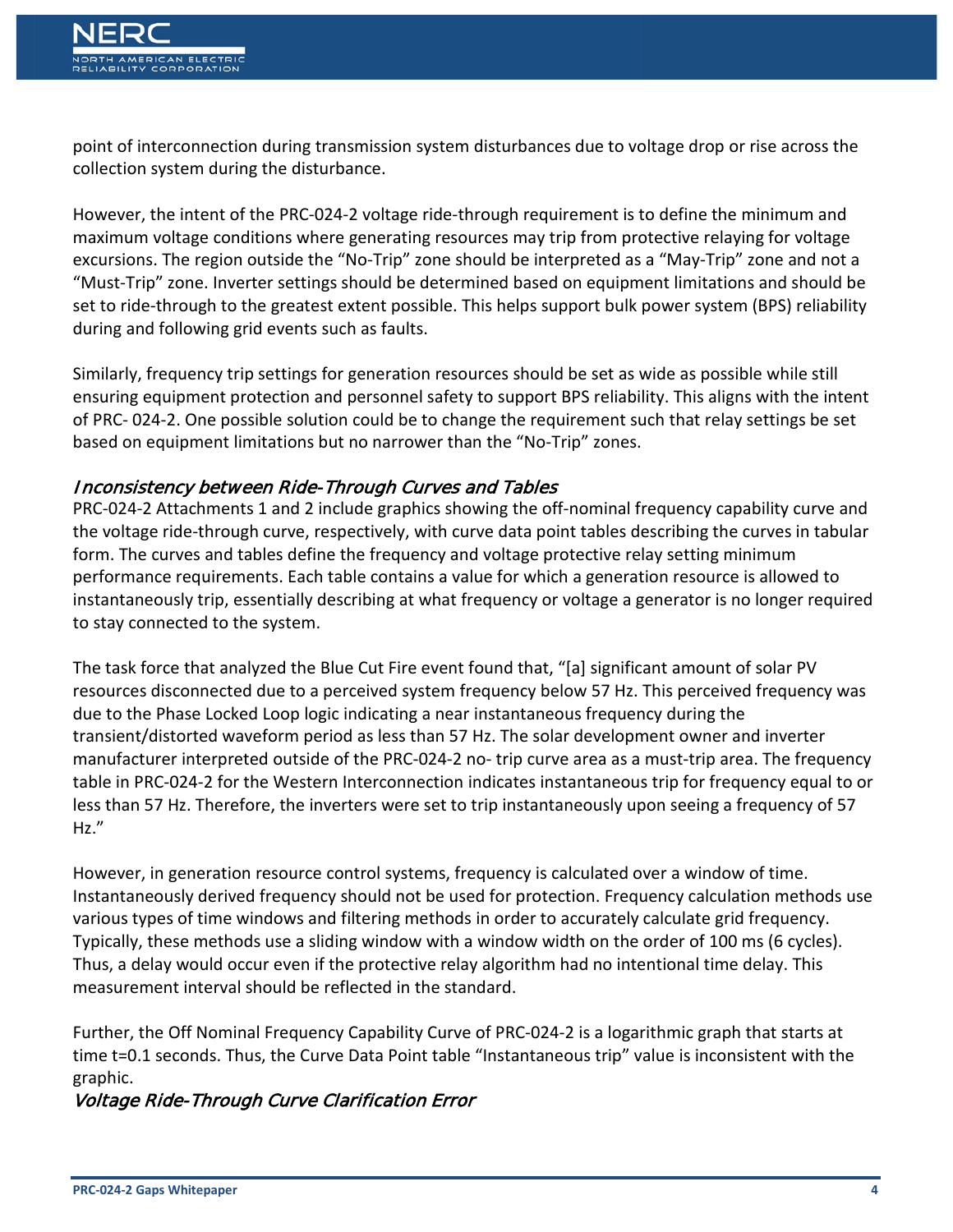Point #5 in the Curve Details section of the "Voltage Ride-Through Curve Clarifications" of PRC-024-2 states, "voltages in the curve assume minimum fundamental frequency phase to ground or phase to phase voltage for the low duration curve and the greater of maximum RMS (Root Mean Square) or crest phase to phase voltage for the high voltage duration curve." Numerically, the crest value is always greater than the RMS value of a periodic waveform, so there is ambiguity and technical concern on how this is applied. Without addressing this, there may be reliability issues, as identified in the Canyon 2 Fire Disturbance Analysis Report.

Any voltage measured and compared with the PRC-024-2 voltage ride- through curve should be a wellfiltered, fundamental frequency component of the voltage waveform. This filters out spurious voltage spikes caused by switching actions on the BPS. Voltage protective relays should not operate at the voltage levels specified in the voltage ride-through curve (e.g., 1.2 pu) using instantaneously sampled values, although it is reasonable for a generator resource to trip for instantaneous voltage spikes above equipment limitations if they can be properly detected. The other issue with this clarification is that the overvoltage component of the clarification states "the greater of maximum RMS or crest phase-to-phase voltage". Numerically, the crest value is always greater than the RMS value of a periodic waveform, so there is ambiguity and technical concern on how this is applied.

Further, PRC-024-2 clarifies that the low voltage duration curve is based on either phase-to-ground or phase-to-phase voltage, the high voltage duration curve is only based on phase-to-phase voltage. It is not clear why phase-to-ground voltage should not also be considered for high voltage ride-through. Without addressing these, there may be reliability issues, as identified in the Canyon 2 Fire Disturbance Analysis Report.

#### Confusion in Cumulative Timer Start and Stop Time

The PRC-024-2 voltage ride-through curve ends at four seconds, and the curve uses a cumulative time duration for the "No-Trip" zone. Protective relays must be set to accommodate the cumulative nature of ride-through curves. Under the current version of PRC-024-2, it is not clear at what points the cumulative values reset or what are the starting and ending criteria. This cumulative aspect is also applied in the Volts/Hertz relay protection that covers both synchronous generation resources and generator step up transformers and needs to have clarification for the action to trip or reset.

## Footnote 1 Applicability Confusion

Footnote 1 is intended to clarify that Generator Owners are not required to have frequency or voltage protective relaying, thus the requirements only apply if they do have such relays. The footnote contains a parenthetical with an "including but not limited to" statement that is intended to further clarify and provide examples of the types of relays that are applicable. The list contained within the parenthetical includes "protective functions within control systems that directly trip or provide tripping signals to the generator resource based on frequency or voltage inputs."

As noted in the Blue Cut Fire disturbance report, "PRC-024-2 uses language that is more common for conventional synchronous rotating ac generators with traditional protective relays." Because of the language in the bulk of the standard, there is confusion regarding whether the parenthetical list in the